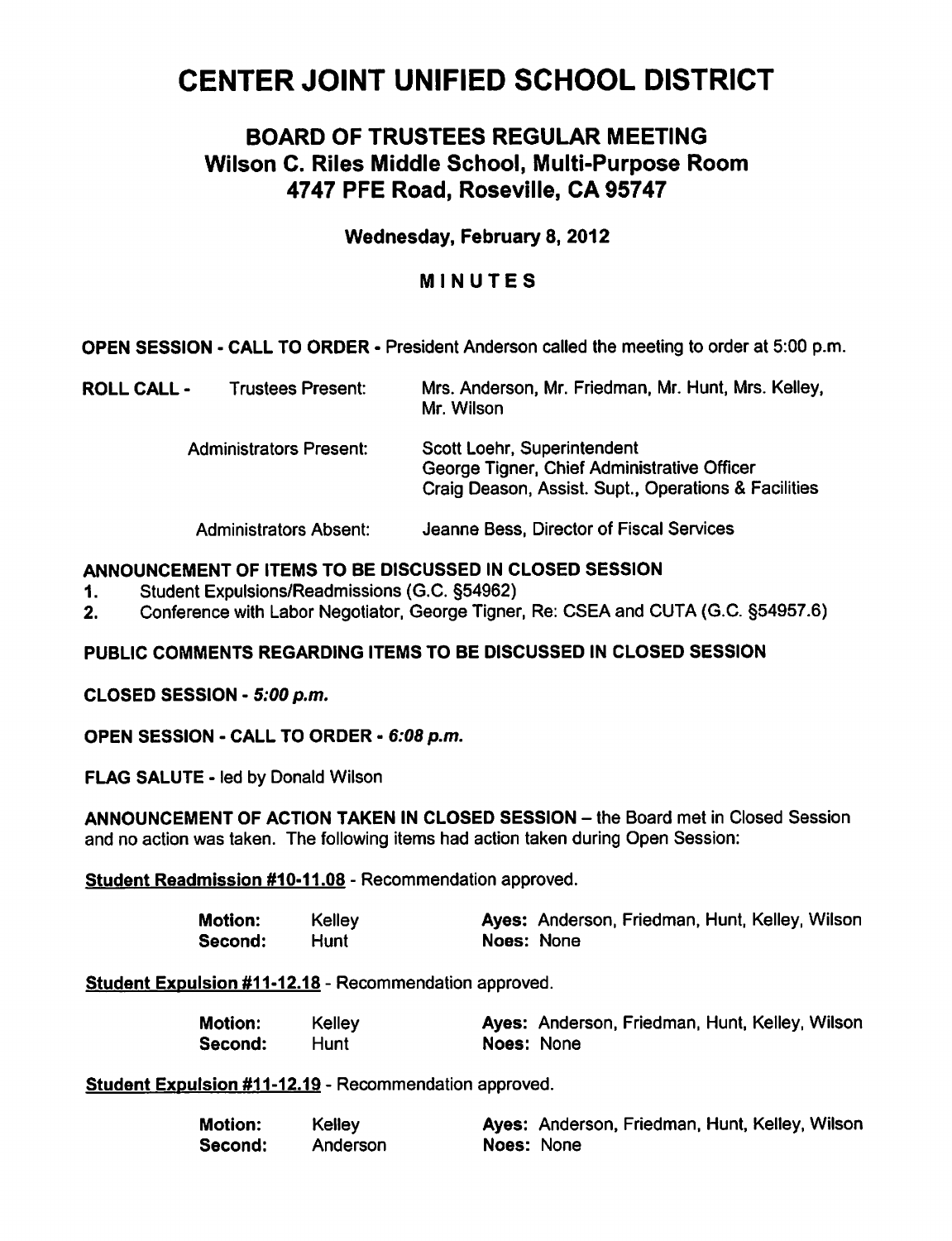ADOPTION OF AGENDA - there was a motion to approve the adoption of the agenda as presented.

| <b>Motion:</b> | Friedman |
|----------------|----------|
| Second:        | Kelley   |

Trustee Wilson asked to pull Consent Agenda Item #11.

The motion was amended to pull Consent Agenda Item #11.

Motion: Friedman Vote: General Consent Second: Kelley

# STUDENT BOARD REPRESENTATIVE REPORTS

1. Center High School - Aleah Woods

Homecoming was held last week, 200 kids helped out. She thanked everyone who helped out. The class contest winners were as follows: Juniors  $1^{st}$ , Seniors  $2^{nd}$ , Freshman  $3^{rd}$ , and Sophmores  $4^{th}$ .

it was noted that there is not too much else going on.

- the Talent Show has been moved to March 28.

students are looking forward to the time off next week.

2. McClellan High School - Rolando (JR) Natividad

staff is excited that there is a large # of students who have achieved honor roll; 38 students earned 3.5 GPA.

6 students earned perfect attendance.

- the  $2<sup>nd</sup>$  Trimester ends next Friday.

Friday Night Live sponsored a Change For Change drive. Money raised was donated to the SPCA.

there are 93 students currently enrolled at MHS.

-11 students have graduated so far ths year, and more will graduate at the end of this week.

3. Antelope View Charter School - Britney Kaiser was not available to report

4. Global Youth Charter School - Hyleah O'Quinn was not available to report

# ORGANIZATION REPORTS

1. CSEA - Angela Espinoza, Vice President, announced that Cyndy Mitchell is on a field trip. She noted that there wasn't a whole lot to report. She did note that they are trying to get online voting for their group so more people can vote.

2. CUTA - Heather Woods, President, noted that the certificated staff would like to see as many cuts as possible away from the classroom; every cut from certificated staff is a direct cut in the classroom.

# REPORTS/PRESENTATIONS

1. CFW Foundation Scholarship Presentation - Khushroo Gheyara, from Caldwell Flores Winters, presented Ryan Saeteurn with at \$5,000 scholarship from the CFW Foundation.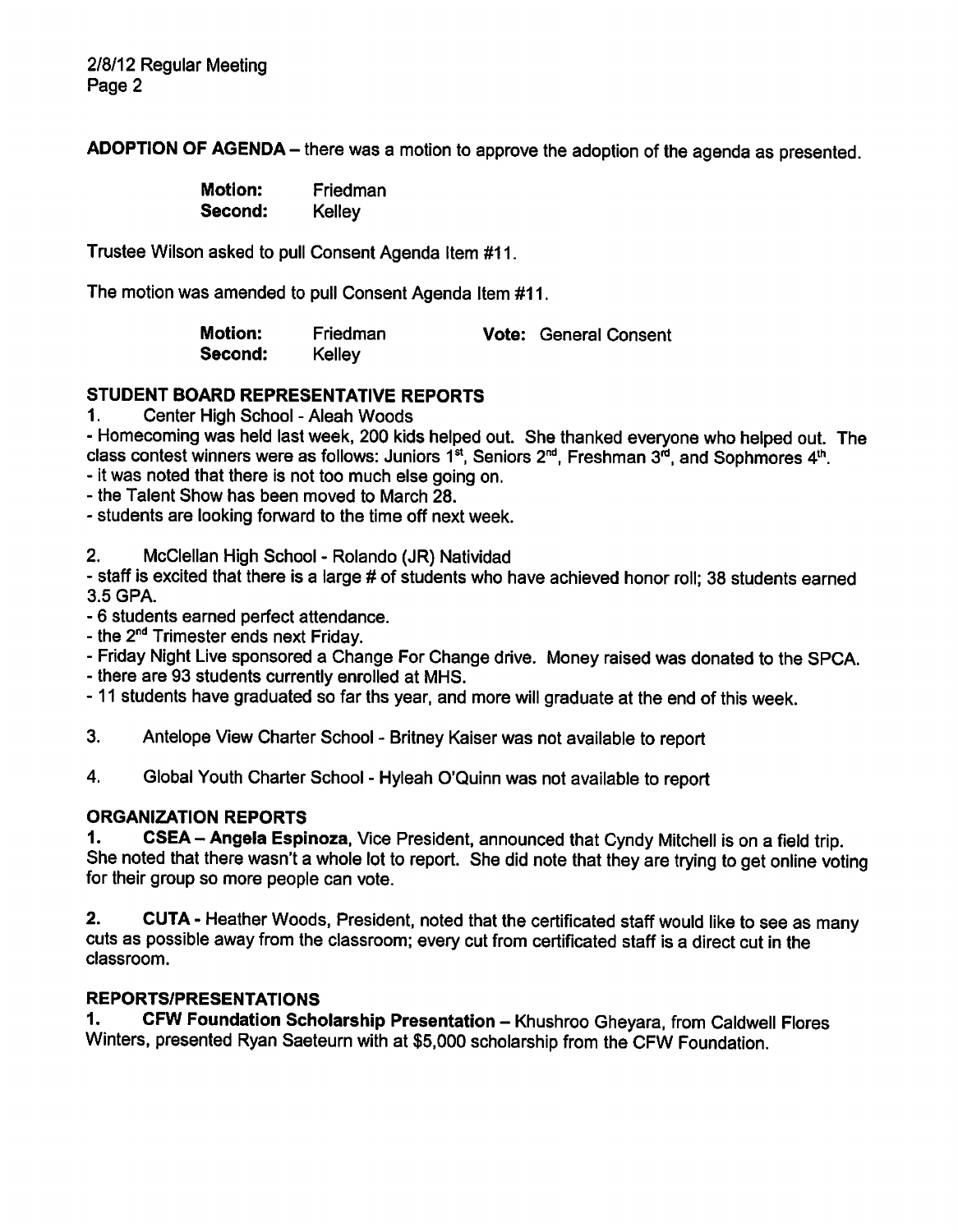# REPORTS/PRESENTATIONS (continued)

2. AVID (Advancement Via Individual Determination) Program Presentation for CHS and Riles Joyce Frisch, Principal at Wilson C. Riles Middle School, noted that Riles Middle School is a national demonstration site. She introduced Jennifer Slay & Danielle Stout, who gave more information on the program. Amanda Johnson, Phillip Wartenberry, Andrew Roberts, and a fourth student spoke about how AVID has helped them. Mrs. Slay invited the Board to an AVID event that will be happening on April 18. Mrs. Stout discussed the items that have made the high school AVID not qualify to be certified. Trustee Hunt inquired on how much SCOE is contributing to the program. Mr. Loehr thanked Mrs. Frisch, Mrs. Slay, and Mrs. Stout for their help with the program.

3. Williams Uniform Complaint Quarterly Reporting - George Tigner, Chief Administrative Officer announced that there was nothing to report for October through December 2011.

# COMMENTS FROM THE AUDIENCE REGARDING ITEMS NOT ON THE AGENDA-

Kim Baioni, teacher at McClellan High School, spoke to the board about the students at McClellan High School and how the school helps those students. She asked that the Board think about the impact a move of the site would make.

Mr. Grimes, Principal at Oak Hill, thanked Trustee Wilson for his help in allowing them go down to the senate floor at the State Capitol for the 4<sup>th</sup> graders at Oak Hill.

Kellie Buttram, teacher, noted that the teachers are the front line; the reason that we are here. She asked that they don't take the easy way out by cutting days out of the school year, furlough days, and bt cutting staff. She asked that we put the students first: no shorter year, no furlough days, look for other places to cut.

Cindy Hahn, teacher at Oak Hill, noted that she was at the meeting last week. She stated that there were comments that there are district employees that work 261 days a year. It was her understanding that there is a position that is held by a classified person that was created a few years ago. She noted that the district should consider cutting that position. She also noted that we are not the only district going through this. We need to look at what would directly affect our students; the cuts should happen where they least affect the students. She thanked the Board for listening.

DelRae Pope and Cindy Campbell, parents from the Riles PTA, shared information about the Antelope Community Carnival, which will be held March 15-18 in the old Kmart parking lot. They are offering each site the opportunity to participate in selling tickets ahead of time and earning money for their site's PTA or other group that chooses to participate. Mr. Loehr thanked them for their time and energy that they have put into this.

Luke Campbell, student at CHS, asked the Board that if they could find a cure for Childhood cancer would they? He announced that now is their chance; they can sponsor Team Riles in the St. Baldrick's Shave-a-thon event. He would like to continue to carry on the tradition and help raise funds.

Travis Frisk, student at CHS, asked if his school site was going to bring back agendas. Mr. Jordan said that they are; they are getting a deal from Jostens next year.

Tyler LaBelle, student at CHS, asked if the tardy rules will still be enforced next year. Mr. Jordan said yes.

Jeremy Knapp, student at CHS, noted that there should be considerations on the tardy rules, especially first period.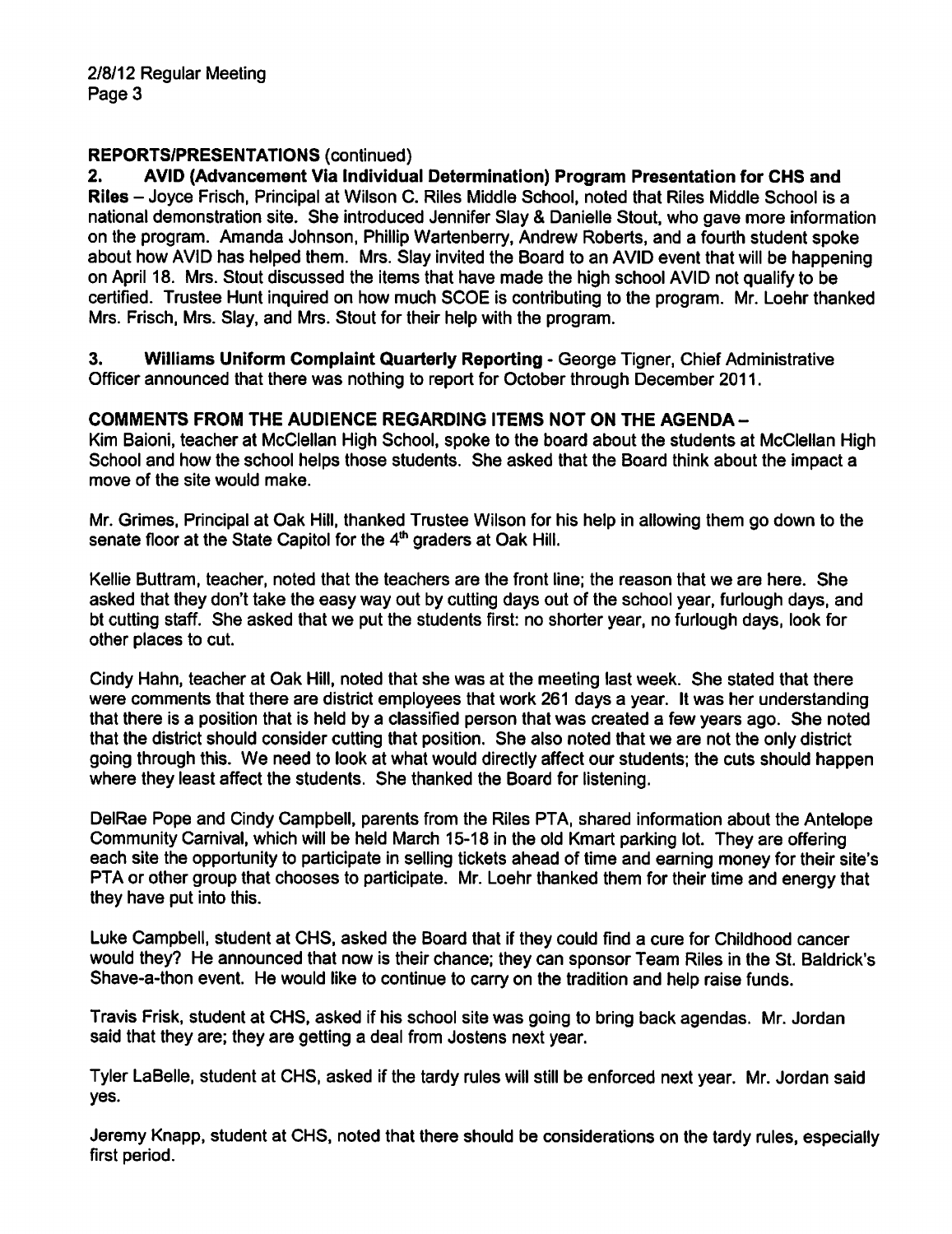COMMENTS FROM THE AUDIENCE REGARDING ITEMS NOT ON THE AGENDA (continued) Teeauntry Goins, student at CHS, asked if there was a way to get better computers. Mr. Loehr noted that with the budget issues that could not be done at this time, but that the Computer Techs, are doing a great job keeping them up and running.

Kyle Hold, student, asked if the campus could have open campus at lunch time. Mr. Jordan noted that it was too much of a liability.

Irena Stepanova, student, asked if they could have open campus for the Seniors only. It was noted that there was a liability issue.

Nathan Lukes, student, asked if the athletics were going to be cut next year because of budget cuts.

Kayla Perkins, asked why some sports have to pay a copayment, and why now and not before. Mr. Jordan noted that they asked for a \$75 donation for each sport.

Natalie Hampton, student, asked if spring sports (baseball and softball) would have to share busses again. Mr. Jordan noted that whenever possible they will be sharing a bus.

Ashley Taylor, asked if money has been spent on unnecessary things (ie. iPads for Administrators) when there are budget cuts.

Richie Torres, noted that there is trash around the CHS campus. He noted that there should be more trash cans around the campus. Mr. Jordan noted that there are enough receptacles, but the main problem is that students are not placing their trash in them.

Victor Gunn, student, noted that he was informed that Ms. Paluch was going to retire. He asked if she would be replaced or if she would be allowed to teach 2 periods.

#### BOARD/SUPERINTENDENT REPORTS

#### Mrs. Kelley

noted that with budget concerns you will often find her taking a devil's advocate stance. She just wants to get all the information she can get to make sure we have all the info we need.

#### Mr. Friedman

attended the Oak Hill Book Fair.

complemented all of the speakers tonight.

noted that he has received numerous emails from former McClellan High School students. He complemented them for their views.

#### Mr. Hunt

- responded that to Mrs. Buttram's comments - there is no easy way/no easy cuts. There is no magical money out there that we are hiding. There are things to trim away, but to send ideas our way.

#### Mr. Wilson

asked Mr. Grimes to thank the kids at Oak Hill. He noted that it is nice that they noticed.

noted that he will shave his head if Mr. Tigner does.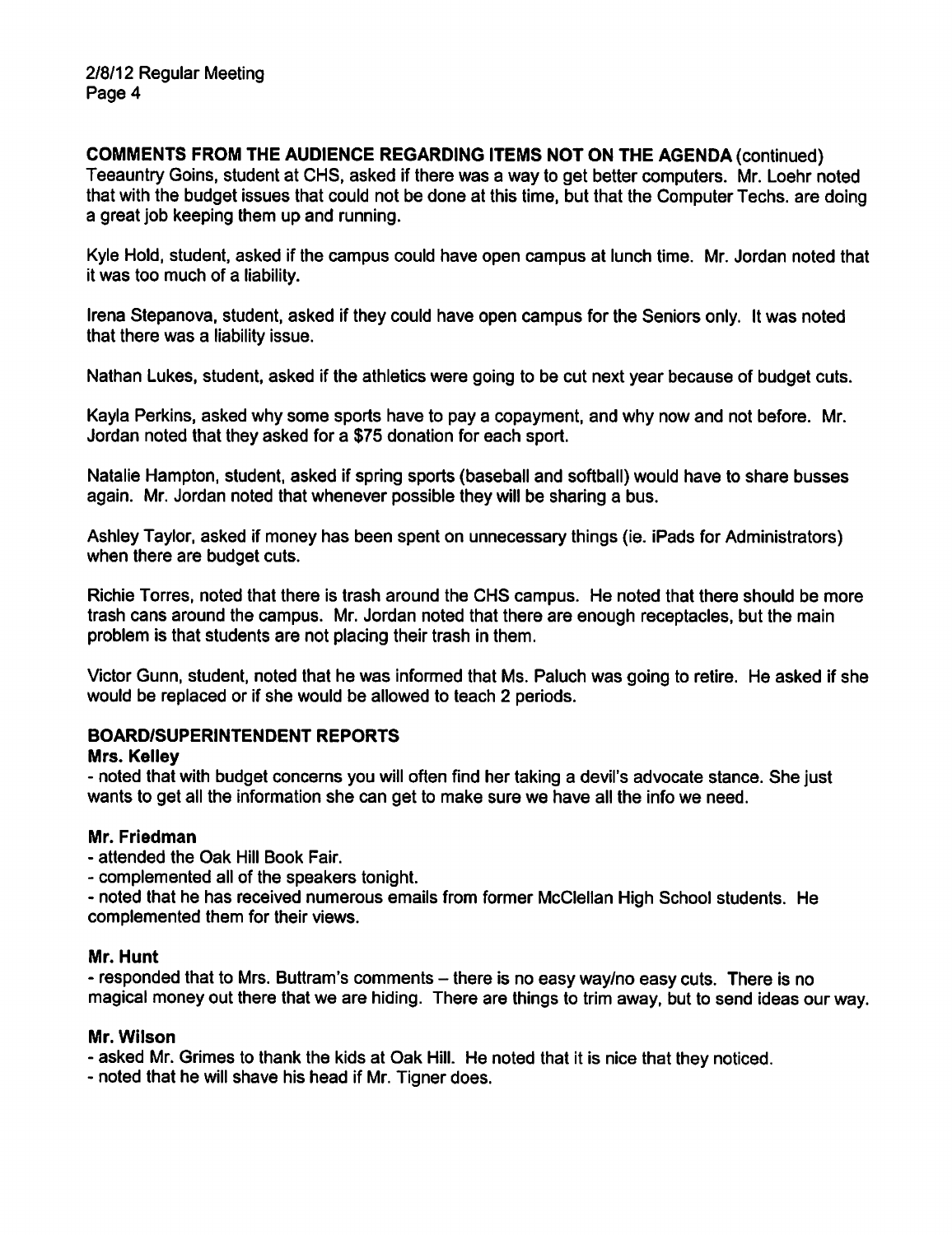# BOARD/SUPERINTENDENT REPORTS (continued)

#### Mr. Loehr

echoed what Mr. Hunt said about the budget; there are no easy cuts.

- has been out to most of the sites this month; has been seeing great things that are going on around the district. Proud of the work our folks are doing.

- had the opportunity to judge the Geography Bee  $-1<sup>st</sup>$ -Netsy Ponce, 2<sup>nd</sup>-Johnathan Jolly, 3<sup>rd</sup>- Michelle Zang. Thanked Dudley for hosting it.

#### Mrs. Anderson

noted that research has already been done regarding some of the things that Mrs. Hahn has mentioned. She noted that she can contact Mr. Loehr to discuss at another time.

#### CONSENT AGENDA PULLED FOR SEPARATE CONSIDERATION

11. Approved Supplemental Agenda (Vendor Warrants)

| <b>Motion:</b> | Friedman | Vote: Anderson, Friedman, Hunt, Kelley |
|----------------|----------|----------------------------------------|
| Second:        | Kelley   | <b>Noes: Wilson</b>                    |

#### CONSENT AGENDA

- 1. Approved Resolution #7/2011-12: Authorization to Teach English Electives
- 2. Approved Professional Service Agreement: Amber Fitzgerald
- 3. Approved 2011/2012 Individual Service Agreements:

2011/12-130-133 Bright Futures

2011/12-134 Med Trans

2011/12-135 Placer Learning Center

2011/12-136 Bright Futures

- 4. Ratified School Accountability Report Cards
- 5. Approved 2011-12 Single Plan for Student Achievement CHS
- 6. Approved 2011-12 Single Plan for Student Achievement Oak Hill
- 7. Approved 2011-2012 Safe School and Emergency Preparedness Plan Riles
- 8. Approved 2011-2012 Safe School and Emergency Preparedness Plan CHS
- 9. Approved 2011-2012 Safe School and Emergency Preparedness Plan MHS
- 10. Approved Payroll Orders: July 2011 January 2012
- 11. This item was pulled for separate consideration

| <b>Motion:</b> | Kelley | <b>Vote: General Consent</b> |
|----------------|--------|------------------------------|
| Second:        | Wilson |                              |

#### BUSINESS ITEMS

A. 2011 CSBA Delegate Assembly Election, Subregion 6-B

There was a motion to bring it to the floor.

| Motion: | Friedman |
|---------|----------|
| Second: | Anderson |

Trustee Friedman asked that they vote for Mr. Bruce Roberts. **DID NOT PASS-**

will come back at the next meeting

|                |          | <u>WHI VOING DUCK OF HIS HOAL</u>       |
|----------------|----------|-----------------------------------------|
| <b>Motion:</b> | Friedman | <b>Ayes: Friedman</b>                   |
| Second:        | Anderson | Noes: none                              |
|                |          | Abstain: Kelley, Hunt, Wilson, Anderson |

Reconsideration  $-$  place on next agenda (February 29)